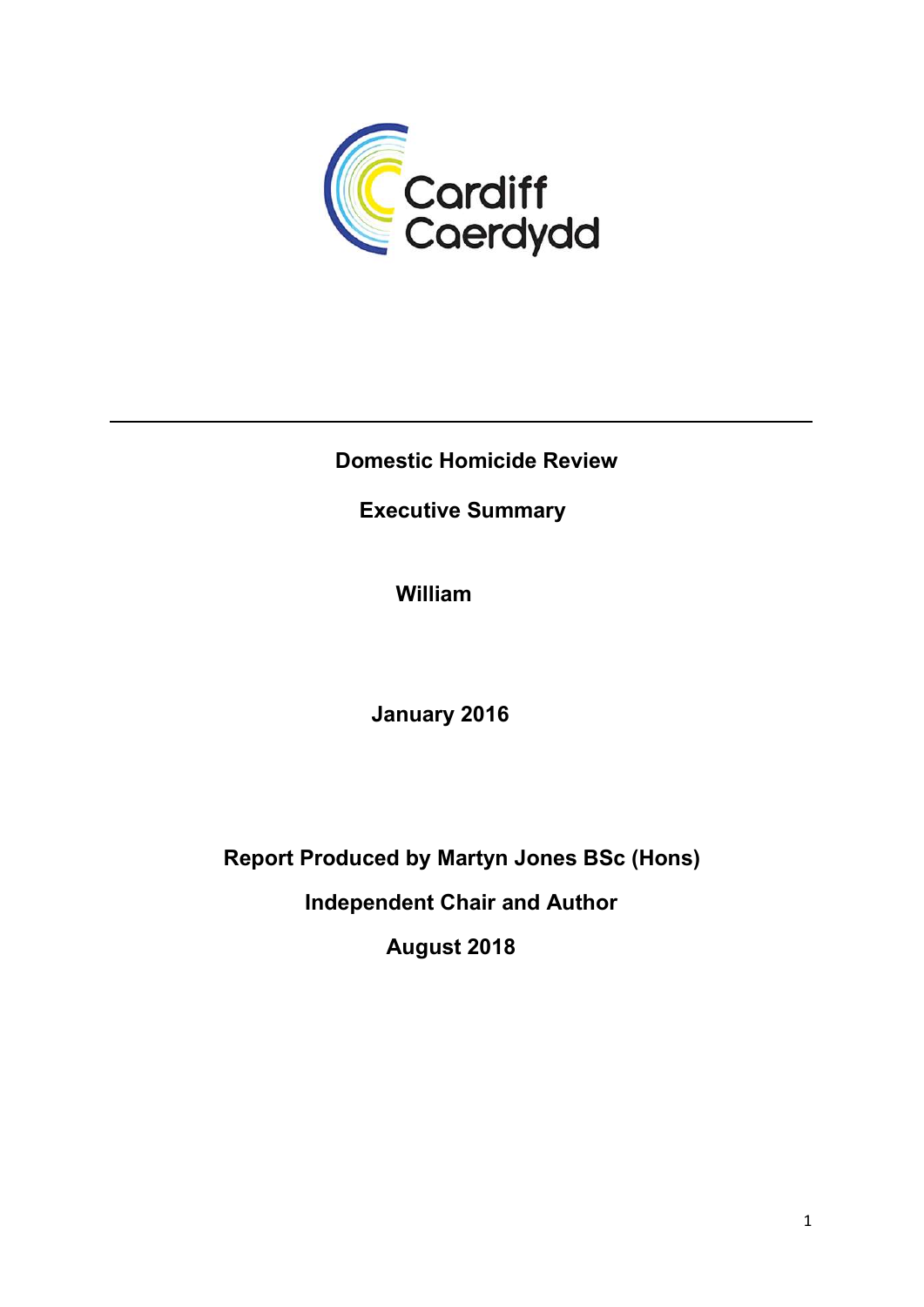## Introduction

This Domestic Homicide Review (DHR) examines the circumstances surrounding the death of a 59 years old man on the 10<sup>th</sup> January 2016. His daughter the perpetrator (known as P) was arrested and charged with his manslaughter. P appeared before the Crown Court in March 2017 and was found not guilty by reason of insanity. P was however, sentenced to a hospital order under the Mental Health Act.

P was 27 years of age at the time of the incident, she was well known known to statutory agencies.

During the early hours of Sunday, the  $10<sup>th</sup>$  January 2016 the emergency services were summoned to an end of terrace dwelling house where it had been reported smoke was seen escaping from a top floor window. It was quickly established by the fire service that this was a house fire. The victim along with a family dog were found deceased in the bathroom area and the seat of the fire was discovered to have been deliberately started in a cupboard under the stairs. P was found at the scene. P was initially conveyed to hospital however she declined hospital treatment. On being discharged from hospital P was initially arrested under section 39 of the Mental Health Act however following the discovery of her father's body she was arrested for his murder.

The Domestic Violence Crimes and Victims Act 2004 Section 9 (3), which was implemented with due guidance<sup>1</sup> on 13<sup>th</sup> April 2011 and later revised in December 2016 establishes the statutory basis for a Domestic Homicide Review.

Under this section a Domestic Homicide Review means a review of the circumstances in which the death of a person age 16 or over has, or appears to have, resulted from violence, abuse or neglect by –

- (a) A person to whom he was related or with whom he was or had been in an intimate personal relationship, or
- (b) a member of the same household as himself, held with a view to identifying the lessons to be learnt from the death

In compliance with the Home Office Guidance, $2$  on  $24<sup>th</sup>$  March 2016 South Wales Police notified the circumstances of the death in writing to the Cardiff Partnership Board. The Board accordingly notified the Home Office on the 18<sup>th</sup> May 2016 of the circumstances of the incident and the intention to conduct a Domestic Homicide Review.

#### The Domestic Homicide Review Panel

The review was carried out by a Domestic Homicide Review Panel made up of representatives of agencies who were involved in delivering services to the family of the victim. It included senior officers of agencies that were involved. The professional designations of the panel members were:

- Safeguarding Manager Welsh Ambulance Service National Health Services Trust.
- Policy & Development Manager Cardiff Council.
- Domestic Abuse Co-ordinator Cardiff Council
- Safeguarding Nurse Advisor Cardiff and Vale University Health Board

<sup>1</sup> Multi-Agency Statutory Guidance for the Conduct of Domestic Homicide Reviews – Home Office 2011 www.homeoffice.gov.uk/publications/crime/DHR-guidance

<sup>2</sup> Home Office Guidance page 8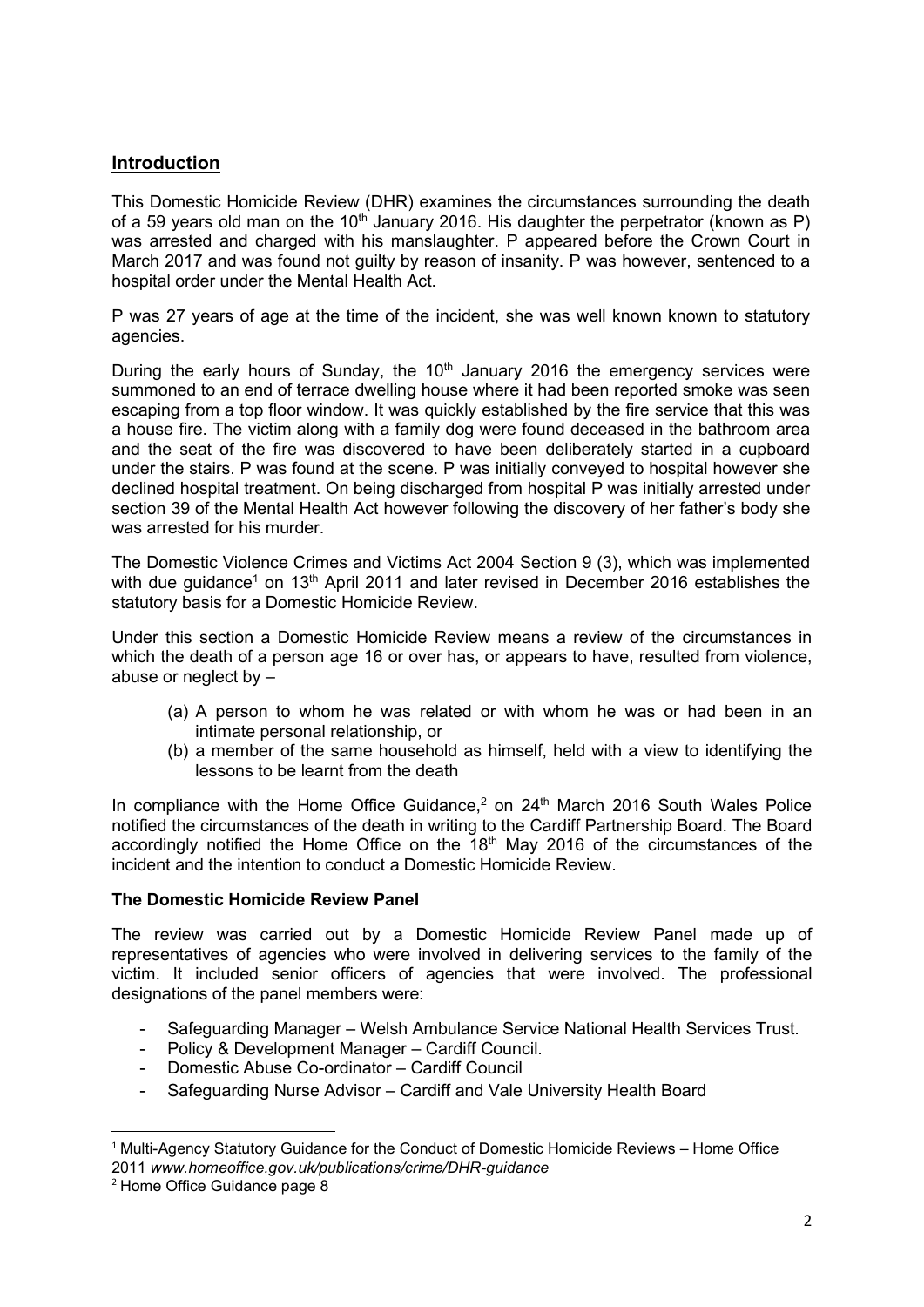- Head of Safeguarding Cardiff and Vale University Health Board.
- Operational Manager Adult Services Cardiff and Vale University Health Board.
- Service Manager, Safeguarding and Review Children's Services Cardiff Council
- Independent Protecting Vulnerable Person Manager South Wales Police
- Senior Operational Manager- South Wales Fire and Rescue Services.
- Manager Community Rehabilitation Company.

None of the panel members had any direct dealings with the Perpetrator or her family.

The Panel was chaired by an experienced Independent Chair who compiled Overview Report and this Executive Summary. The Chair and Author did not have any dealings with the P or her family prior to being involved with this review.

## Time Period

It was decided that the review should focus on the period from 1<sup>st</sup> January 2008 up until the time of death of the death of the victim on  $10<sup>th</sup>$  January 2016, unless it became apparent to the Independent Chair that the timescale in relation to some aspect of the review should be extended.

The review also considered any relevant information relating to agencies contact with the Victim and Perpetrator outside the time frame as it impacts on the assessment in relation to this case.

## Individual Management Reports

An Individual Management Reports (IMR) and a comprehensive chronology was received from the following organisations:

- Cardiff Council Children's Services
- Cardiff Council Housing
- Cardiff Council Adult Services
- South Wales Police
- Cardiff and Vale University Health Board
- Welsh Ambulance Services Trust
- Wales Community Rehabilitation Company.

#### Process of the Review

Home Office Guidance<sup>3</sup> requires that DHRs should be completed within six months of the date of the decision to proceed with the review.

There were extenuating circumstances that contributed to the review being unable to be completed within the six-month time frame. There were multiple parallel investigations that provided unique and challenging situations, to the review panel, especially in terms of sharing of information and the management and coordination of individual agency reviews.

These parallel investigations can be outlined as follows;

 The Review was commenced in advance of criminal proceedings having been concluded.

<sup>&</sup>lt;sup>3</sup> Home Office Guidance 2013 page 15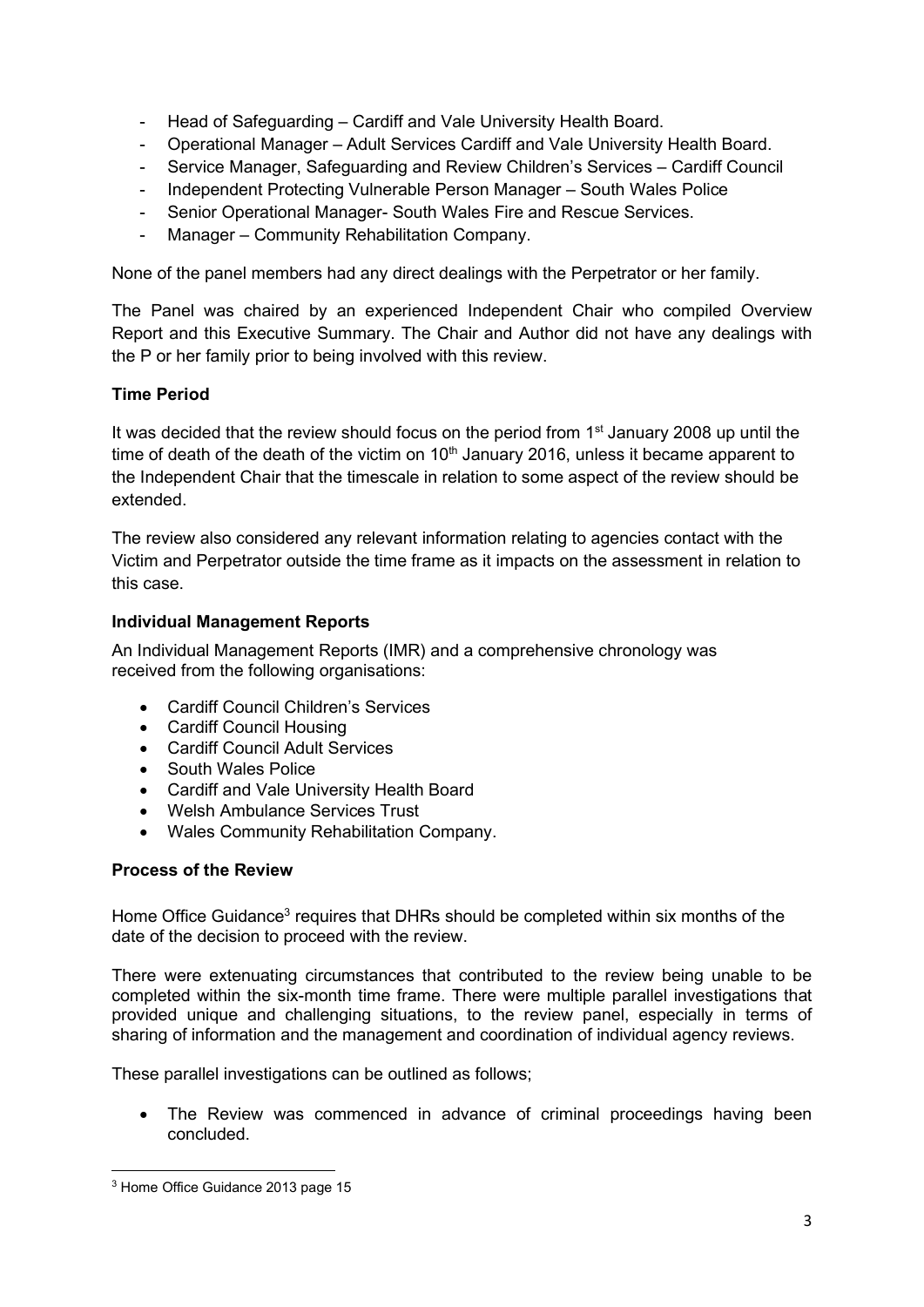- South Wales Police had self-referred an internal issue to the Independent Office of Police Complaints regarding their initial response prior to the house fire. The Independent Office of Police Complaints advised South Wales Police to conduct an in-house review by their Professional Standards Directorate.
- Cardiff Council in accordance with Welsh Government policy carried out a multiagency Extended Child Practice Review.
- The Welsh Ambulance Service Trust conducted an internal investigation into their initial response to events prior to the house fire.
- The Wales Community Rehabilitation Company conducted a serious case review regarding their involvement and support to P prior to the homicide.

The Home Office was regularly updated and accepted the situation.

#### Terms of Reference for the Review

The aim of the DHR is to essentially;

- Establish what lessons are to be learned from the domestic homicide regarding the way in which local professionals and organisations work individually and together to safeguard victims;
- Identify clearly what those lessons are both within and between agencies, how and within what timescales they will be acted on, and what is expected to change as a result;
- Apply these lessons to service responses including changes to the policies and procedures as appropriate; and
- Prevent domestic homicide and improve service responses for all domestic violence victims and their children through improved intra and inter-agency working.

#### Family Involvement

Home Office Guidance<sup>4</sup> requires the family, friends and colleagues who have details or knowledge of the victim or the Perpetrator to be given the opportunity to contribute to the review process. In this case, despite written correspondence and partnership support the family members decided not to participate in the review.

#### Summary of Key Events

There is very little information known about the victim other than he once owned a family butchers' business and was well known in the Cardiff area. He was estranged from his wife the mother of P. He was not known to statutory authorities.

P described her relationship with her father as great, she described herself as a "daddy's girl, her father would take her to watch football. He never treated her badly and was never aggressive.

<sup>4</sup> Multi-Agency Statutory Guidance for the Conduct of Domestic Homicide Reviews Home Office 2011 Revised 2013 www.homeoffice.gov.uk/publications/crime/DHR-quidance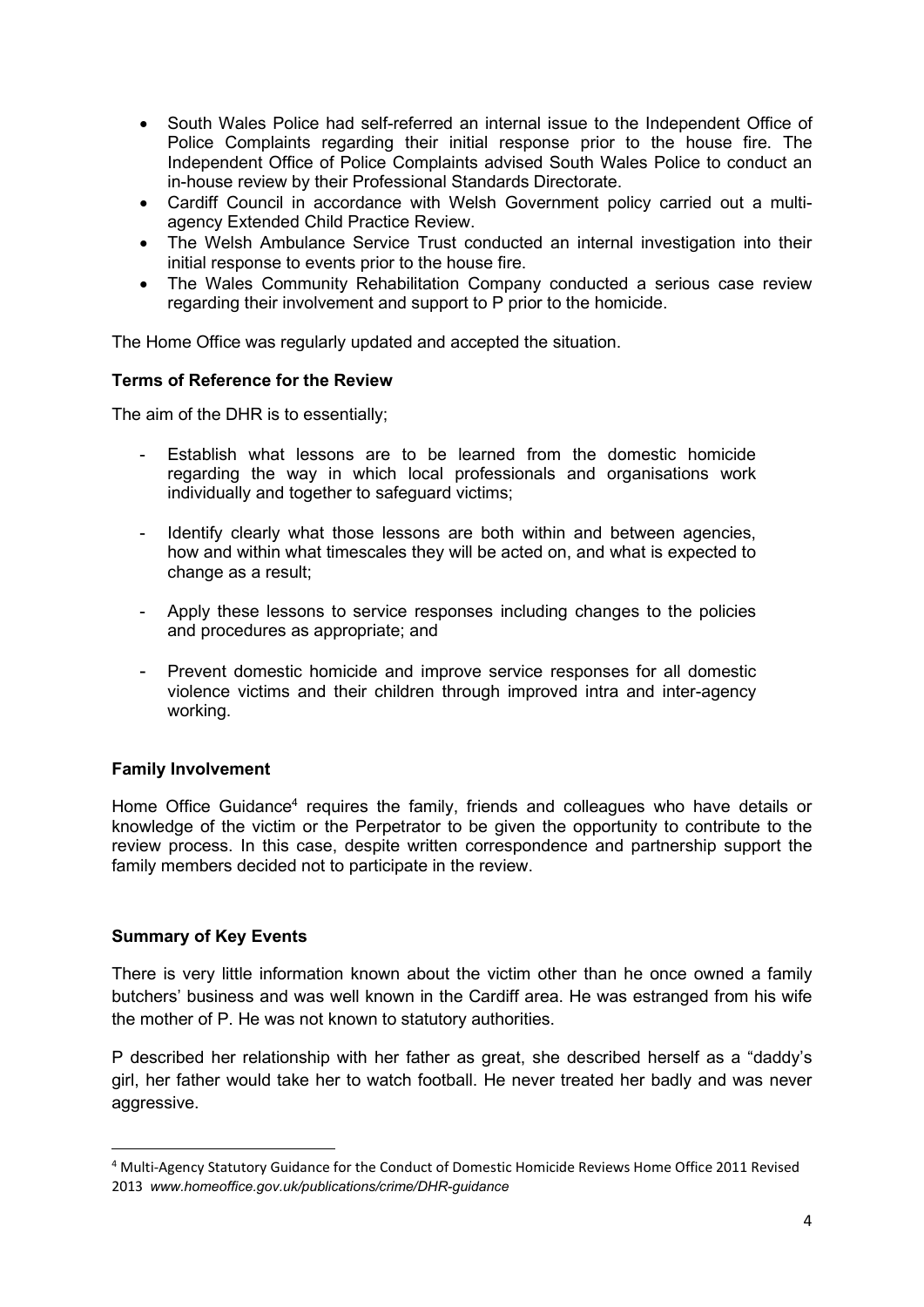During the course of a pre-trial interview with a Consultant Forensic Psychiatrist P admitted during her teenage years to smoking cannabis and dabbled in taking class A substances. P denied a history of alcohol abuse and explained that apart from occasional feelings of depression she never saw herself as having a mental health problem.

The first recorded partnership intervention with P is dated May 2009 during the birth of her daughter Child A.

A Child Protection Assessment was undertaken in relation to concerns that P was agitated and had threatened to leave the hospital with her new born baby. A partnership agreement was made not to progress the matter. However, the assessment identified support mechanisms that were put in place.

In June 2010 P presented herself to Cardiff Council as being homeless. P presented information that she had left the family home due to violence from her mother towards herself and her father. At the time P explained that her father was disabled and that her mother was his principle carer.

Investigations by housing officers revealed that there were counter allegations from P mother. Temporary accommodation was found for P however within a few days P returned to the family home to reside with both her mother and father.

The review identified a pattern of such incidents where various family members made allegations of domestic abuse. There were counter allegations being made within the family group although no information available to suggest these complaints were taken forward. Statutory authorities intervened and offered support with alternative accommodation arrangements and specialist advocacy support.

There is a documented trail of support within Cardiff Council Adult Services, Children's Services, South Wales Police and Safer Wales an independent charity whose mission is to support, protect and empower people often caught up in domestic abuse. These interventions involved timely risk assessments and specialist intervention.

In November 2012 in response to Children's Services support to Child A, a Community Addiction Unit psychologist carried out an assessment of P. This assessment found no evidence of domestic abuse, there were no current concerns regarding P although it was noted P was difficult to engage with.

In November 2013 P whilst in the company of Child A was arrested for shoplifting. This matter was resolved by way of a formal caution for theft.

That same month Police officers responded to a complaint from a landlord that P was involved in drug misuse and in rent arrears. The Police found no evidence of drug misuse and offered advice and guidance in relation to the civil matter of rent arrears.

In December 2013 P was again arrested for shoplifting whilst accompanied by Child A. This matter was again resolved by way of a Police caution. There were concerns regarding the welfare of Child A. A Child referral was made, and a Child Protection Strategy meeting was held the following month January 2014.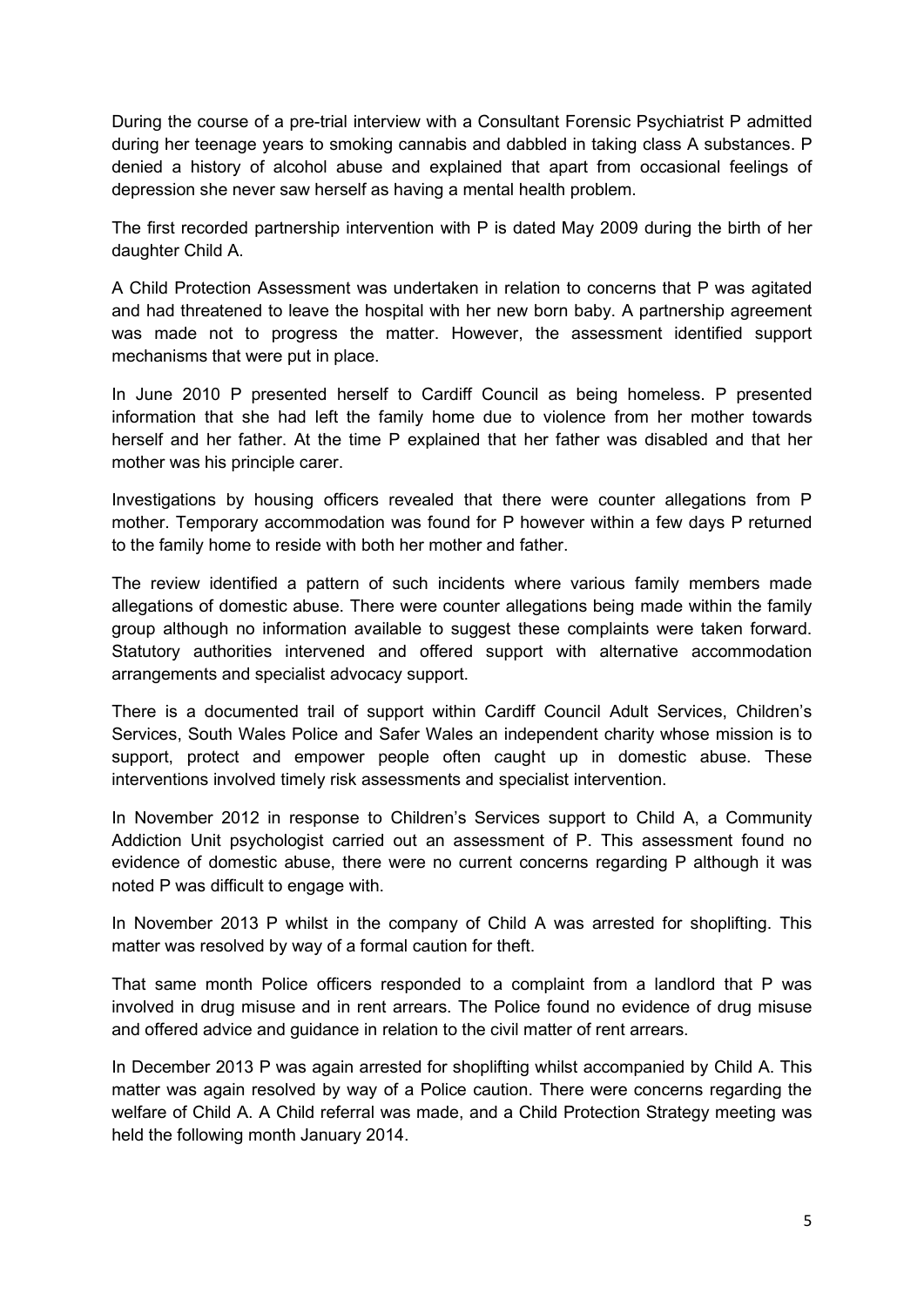During this meeting it was identified that P was being supported by way of Drug Rehabilitation program although there were concerns regarding her attendance record. Adult Services were tasked to offer additional support by way of on-going assessment during home visits. There was also on-going support put in place for Child A.

During the moths of February and March 2014 there were further incidents of family tension where the Police were called, and subsequent inter-agency support was put in place. P was also again arrested for shoplifting. P was reported for summons by the Police however a decision not to prosecute was made by the crown Prosecution Service.

In May 2014 there was considerable Safeguarding activity by Cardiff Council Children's Services in relation to Child A. The child was placed on the at-risk register and there was an agreed Safeguarding plan in place.

There is no information available to suggest that domestic abuse was a contributory factor to this situation.

In November 2014 P made an application to the Police for disclosure of information under the provisions of "Claire's Law" in respect of her then partner. A Detective Officer from the local Public Protection Unit managed the application however P informed the officer she no longer wished to have any disclosure. A further application was made by P to the Police in March 2015 regarding a different partner. Again, the application was managed by a Detective Officer. It is recorded that P again withdrew the application.

Both individuals were known to the Police having previously been involved in incidents of domestic abuse with other partners. These applications and all relevant information were shared in a timely manner with other relevant partnership agencies.

In January 2015 P was arrested for shoplifting. Whilst in Police detention she was drug tested which proved positive for Opiates. P appeared before the Magistrates Court in February 2015 where she was given a conditional discharge and referred to an Integrated Offender Intervention Program.

Despite two appointments P failed to attend the Program. P was arrested and appeared before the Magistrates Court. The Court gave P an absolute discharge.

There followed two further incidents of shoplifting In April and May of 2015 where P appeared before the Magistrates Court. Guilty pleas were accepted, and various communitybased sentences were administered. On the basis that P again tested positive for Opiates the court ordered that P work with the Community Rehabilitation Company to support her addiction.

The Community Rehabilitation Company referred P to the Pathfinder Project. This support option brings together existing services such as domestic abuse support, drug abuse agencies and housing in a way that makes best use of services and supports women away from drug addiction and further offending.

Unfortunately, there were persistent breaches by P to comply with the Magistrates Court requirement to work with the Community Rehabilitation Company. This involved nonattendance at Pathfinder appointments.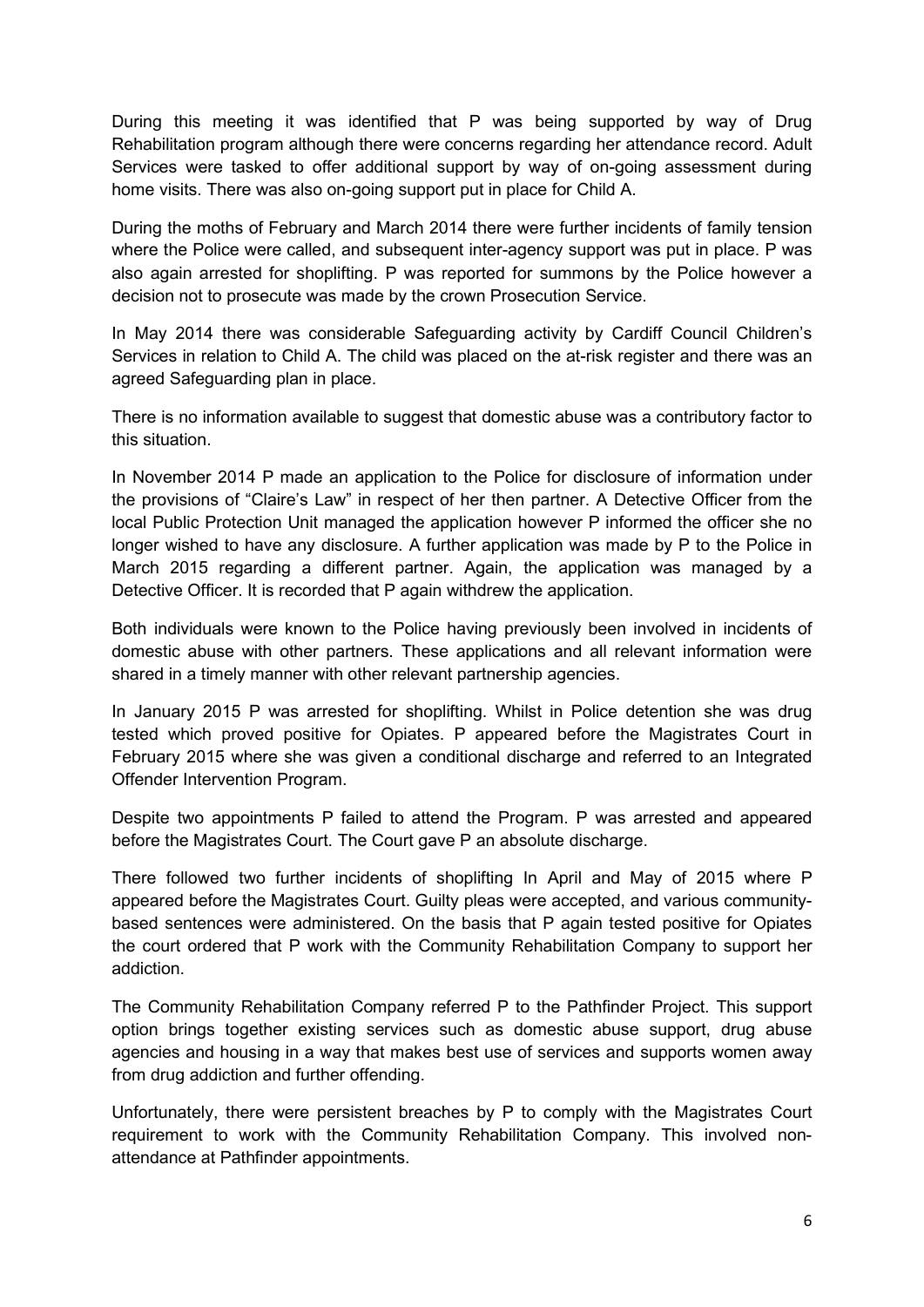At the time P received a street warning from the Police for the possession of cannabis.

In July 2015 P appeared before the Magistrates court and sentenced to sixteen weeks imprisonment.

At this time there was a series of meetings within the Children's Services Directorate where multi-agency reviews took place in relation to Child A who was being cared for by her grandparents. These meetings are all documented and commented upon during the Child Practice review. At this time the Directorate was moving towards a civil care proceedings outcome with a foster care placement. During these reviews incidents of Domestic Abuse were not identified.

South Wales Police were investigating disclosures made by Child A which were sensitive in nature. Both P and her father were witnesses in this investigation. A suspect was identified and interviewed by the Police. Although an initial decision was taken to charge this person with criminal offences, these charges were later withdrawn by the Crown Prosecution Service.

During this process both P's father and mother had made representations to formally foster Child A. A subsequent viability assessment did not support this application.

P was released from custody in September 2015, on licence and subject to a Post Sentence Supervision Order. The licence expired in November 2015.

The Community Rehabilitation Company ( CRC) provided support. It is documented that during initial discussions P disclosed that a previous partner had been abusive towards her.

The CRC worker identified this as potential domestic abuse and arranged for P to attend a supportive program called Safety Trust and Respect ( STAR).

The STAR program is designed to assist victims of abuse with the provision of a toolkit of knowledge and resources that are designed to prevent them entering a domestically abusive relationship.

P did not attend the first appointment for the STAR program. The CRC support worker issued P with a written formal warning.

In October 2015 officers from Cardiff Council Anti-Social Behaviour Unit on receipt of complaints from residents were dealing with incidents of anti-social behaviour at P's home address. The complaints were in relation to allegations of excessive noise and drug dealing. The information provided to officers suggested that P's father also resided at this address. There is no information available to suggest the outcome of this investigation or if the resident's concerns were shared with others.

CRC officers made an unplanned visit to P home address on the 9<sup>th</sup> October 2015. Officers record that they found both P and her father present. Both were in good spirits and a positive and supportive relationship was observed. P was provided with another CRC appointment.

During the months of October and November 2015 P generally attended CRC appointments where she received support from the Offender Intervention Service. Failed attendances were mitigated by way of P concerns that she was afraid of losing her child after the conclusion of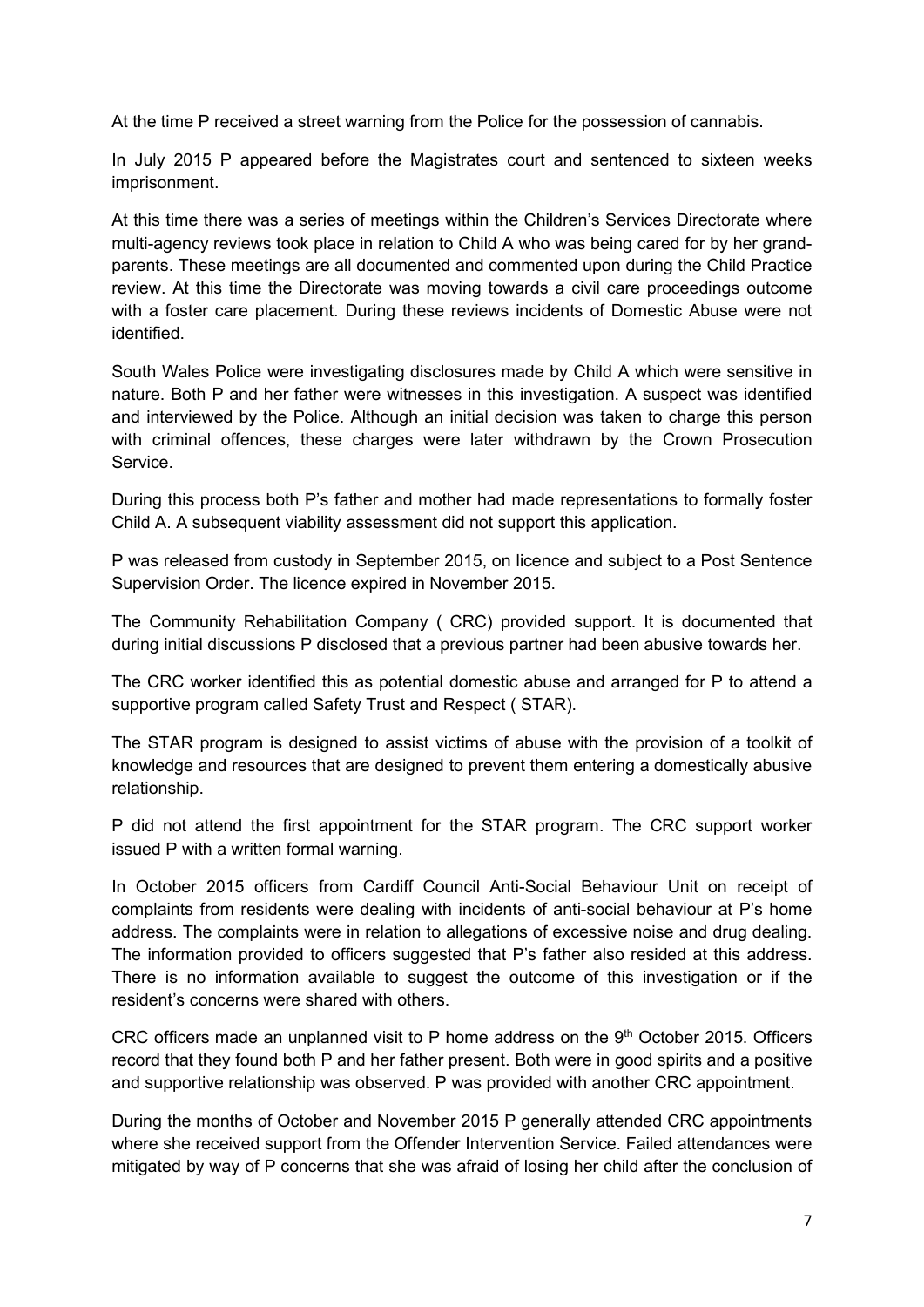Child Care Proceedings. For example, non-attendance at a Pathfinder appointment was mitigated by way of P attending a Family Court hearing.

In December 2015 continued non-attendance at CRC and various supportive programs resulted in a breach process being instigated.

On 31<sup>st</sup> December 2015 Police attended the home of P's mother where P was found to be intoxicated and banging on the door of her mother's home. Officers escorted P away from the scene and conveyed her home into the care of her father. This information was shared with CRC.

CRC records indicate that subsequent to this incident a breach letter was posted to P with a requirement for P to attend the Magistrates Court on the  $20<sup>th</sup>$  January 2016, and in the interim period arrangements were put in place to carry out another un-planned visit to P.

CRC records also indicate that they had indicated support to Children's Services in final care proceedings for Child A.

At this time there is no information of partnership intervention or support to any other incident involving P's mother or father.

During the afternoon of the 9<sup>th</sup> January 2016 Police officers attended to an incident where it had been reported that P was in a confused state, she had been banging on the door of her mother's home and had been standing in the roadway holding up vehicular traffic. Police officers escorted P home and left her in the care of her father. Police officers also contacted ambulance control and arranged for the attendance of paramedics.

Due to demand pressures, there was a considerable time delay in the attendance of paramedics. Paramedics did attend during the early hours of the  $10<sup>th</sup>$  January 2016.

On arrival by ambulance staff report that P refused any treatment. P was left in the care of her father.

Later that morning emergency services responded to the house fire where they found P's father. A subsequent post-mortem examination identified his cause of death as smoke inhalation.

P was later held in Police custody.

#### Analysis and Recommendations

The Review Panel has identified P experienced complex mental health issues prior to this incident. On the basis that P declined to give consent to disclosure of medical history the panel have not had access to medical records to further explore these complexities.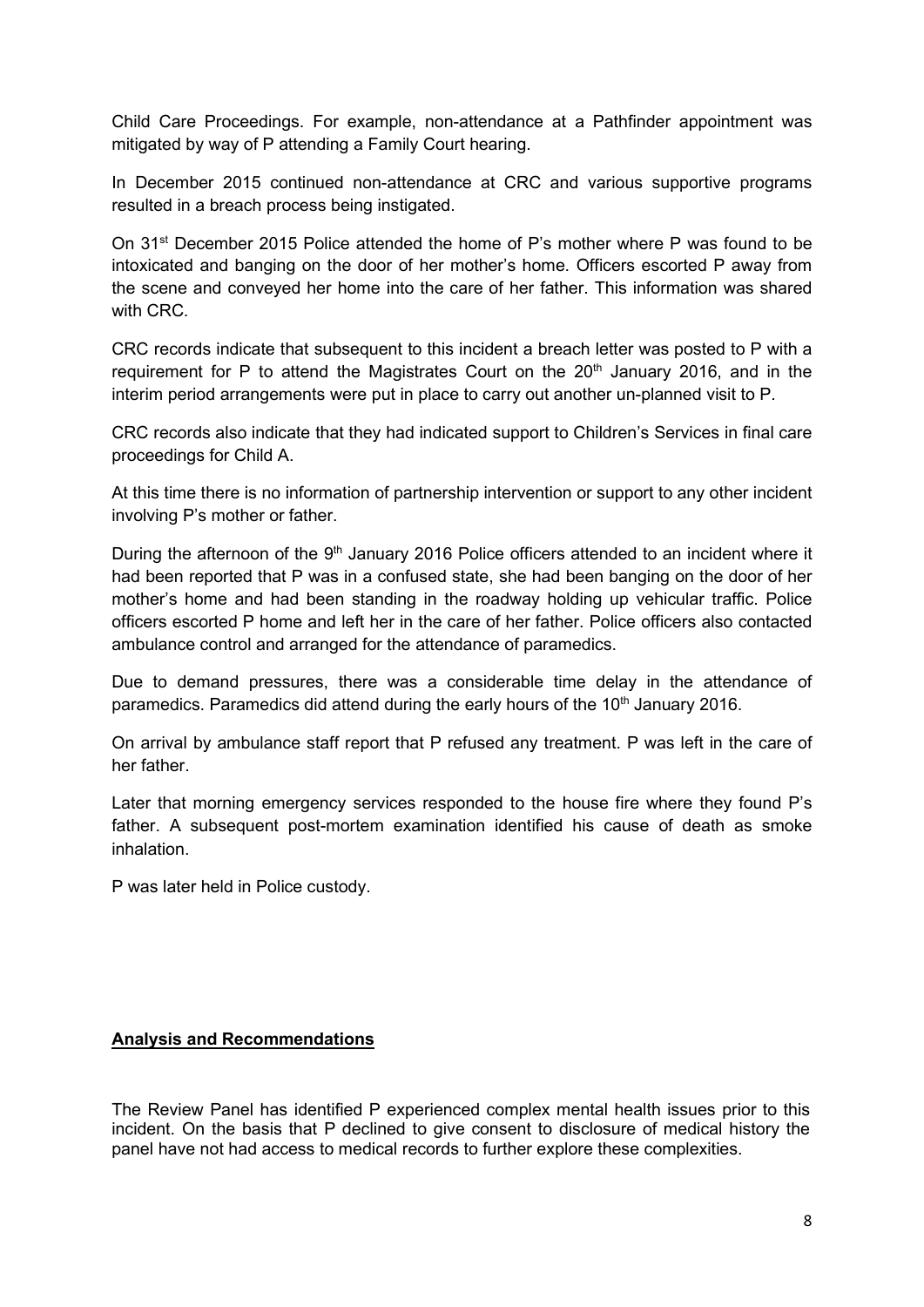The panel relied on the report prepared by an Independent Consultant Psychiatrist for Crown Court purposes to understand some antecedent history and the nature of the mental health diagnosis.

The panel respects the family decision not to engage with the review.

There is a paucity of information available in relation to the victim. There is no precise information available to suggest the victim was either a victim or perpetrator of domestic abuse. In fact, the victim is seen throughout the review as a person who accepted parental responsibility for P. This is evidenced when Police Officers when called upon to support P escorted her home into his care.

P received significant multi-agency support both in terms of the care of Child A and to confront alcohol and drug mis-use.

The STAR and Pathfinder programs are two examples of bespoke support that was put in place.

Local policies and procedures appear to have been complied with in the risk assessment of P as a vulnerable person. Whilst this appears acceptable in terms of statutory responsibility, the issue remains as to why P chose not to cooperate more fully and support agencies. This may well have been discussed during appearances at the Magistrates Court for noncompliance.

The Extended Child Practice Review (CPR) which was managed parallel to this review found no information to suggest domestic abuse was a significant factor within the family group. Furthermore, the CPR concluded that although P mental state was a crucial factor in the homicide court case, during the period of this review there was no formal reference to an actual diagnosed mental illness, all input refers to her drug misuse behaviour.

The CPR made a number of Child Safeguarding recommendations that are found within their final written report

South Wales Police, WAST and CRC have all conducted internal reviews. They form part of an internal learning process.

The review panel has not had access to these individual internal reports. South Wales Police incorporated their internal review into their contribution to this DHR. Both WAST and CRC declined disclosure. The DHR action plan captures relevant areas for improvement across all agencies.

#### List of Recommendations

The following recommendations are made:

Recommendation 1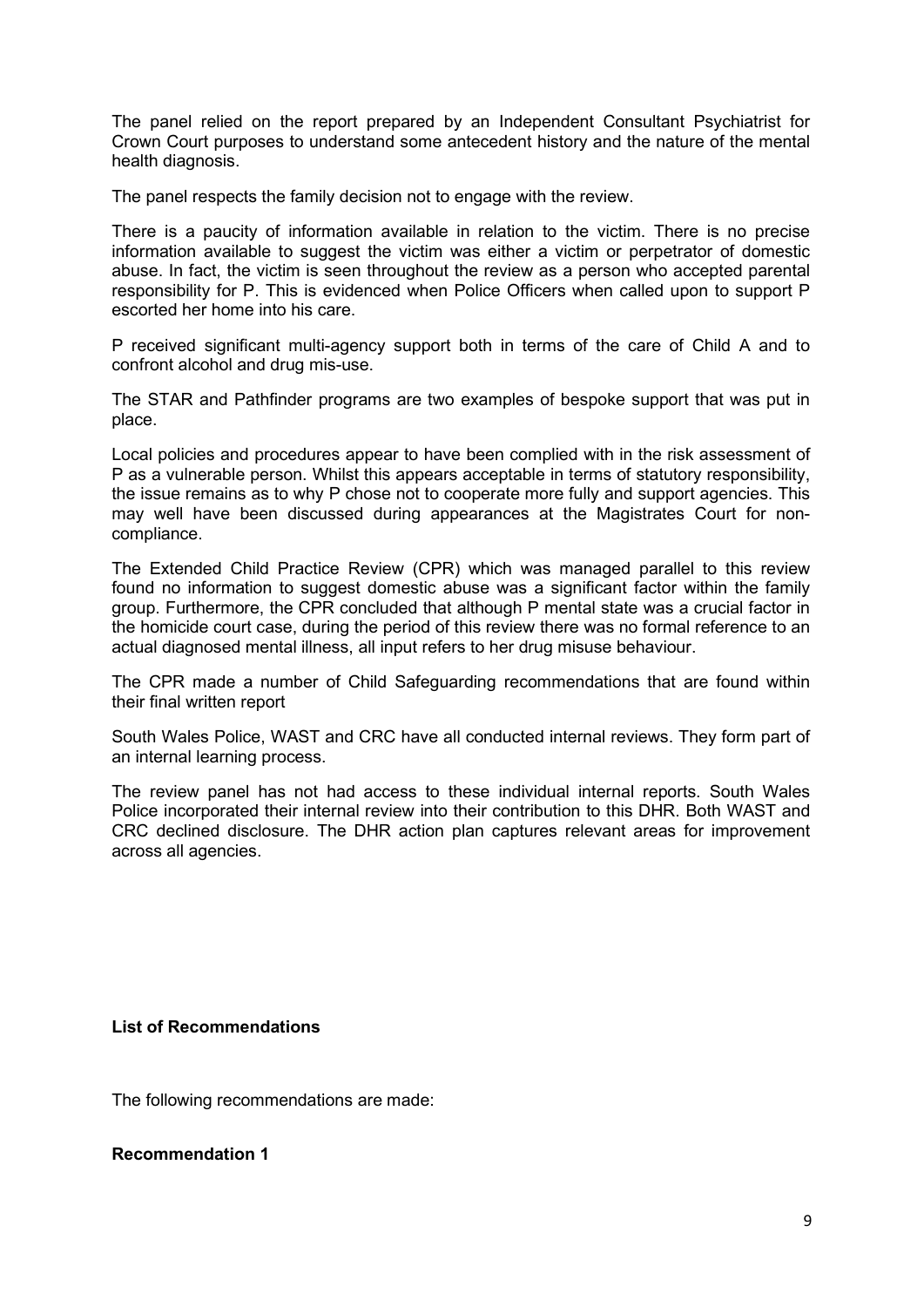#### That the outcomes of both the Child Practice Review and Domestic Homicide Review are shared and considered by the Cardiff Public Services Board and any consistent themes are acted upon in a coordinated way.

Recommendation No 1 is designed to capture all relevant information of both reviews and to ensure there is corporate responsibility within the Public Services Board to ensure cross fertilisation of outcomes relating to recommendations and action plans.

#### Recommendation 2

 The Home Office Quality Assurance Panel provides additional information clarity with regards to the Home Office Guidance for the conduct of domestic Homicide Reviews dated December 2016. Particular clarification is required of paragraphs 99 and 100 that relates specifically to Health Service support to such reviews.

This recommendation relates to the perpetrator declining consent to agree to disclosure of medical records. The panel was made aware that this information exists however a corporate decision was made within the health authority not to disclose on the basis of no individual consent.

#### Recommendation 3

Cardiff Housing reviews policy, practice and relevant training to ensure all staff are aware of their responsibilities in tackling Domestic Abuse especially in taking a partnership approach to problem solve.

The panel identified that there was an awareness and training need for housing officers to identify domestic abuse and be conditioned to take a partnership approach to problem solve. Housing officers especially those engaged in duties to tackle antisocial behaviour are, in an operational context, often in direct contact with members of the public. This has been identified within the Housing Directorate.

#### Recommendation 4

## The Cardiff Public Services Board reviews both its strategic and tactical management and support to victims of mental health especially those victims currently being supported for substance and alcohol addiction.

At the criminal trial the issue of mental health was a significant contributory factor to the conduct of P. Independent clinical diagnosis was a crucial factor in determining insanity as a defence. On the basis of information provided to the panel this acute mental health illness was not identified or shared with any statutory agency prior to the homicide.

The panel believes that if information of this nature is identified and shared with statutory partners then relevant risk assessments conducted at the relevant time may well address appropriate support mechanisms commensurate with the identified condition.